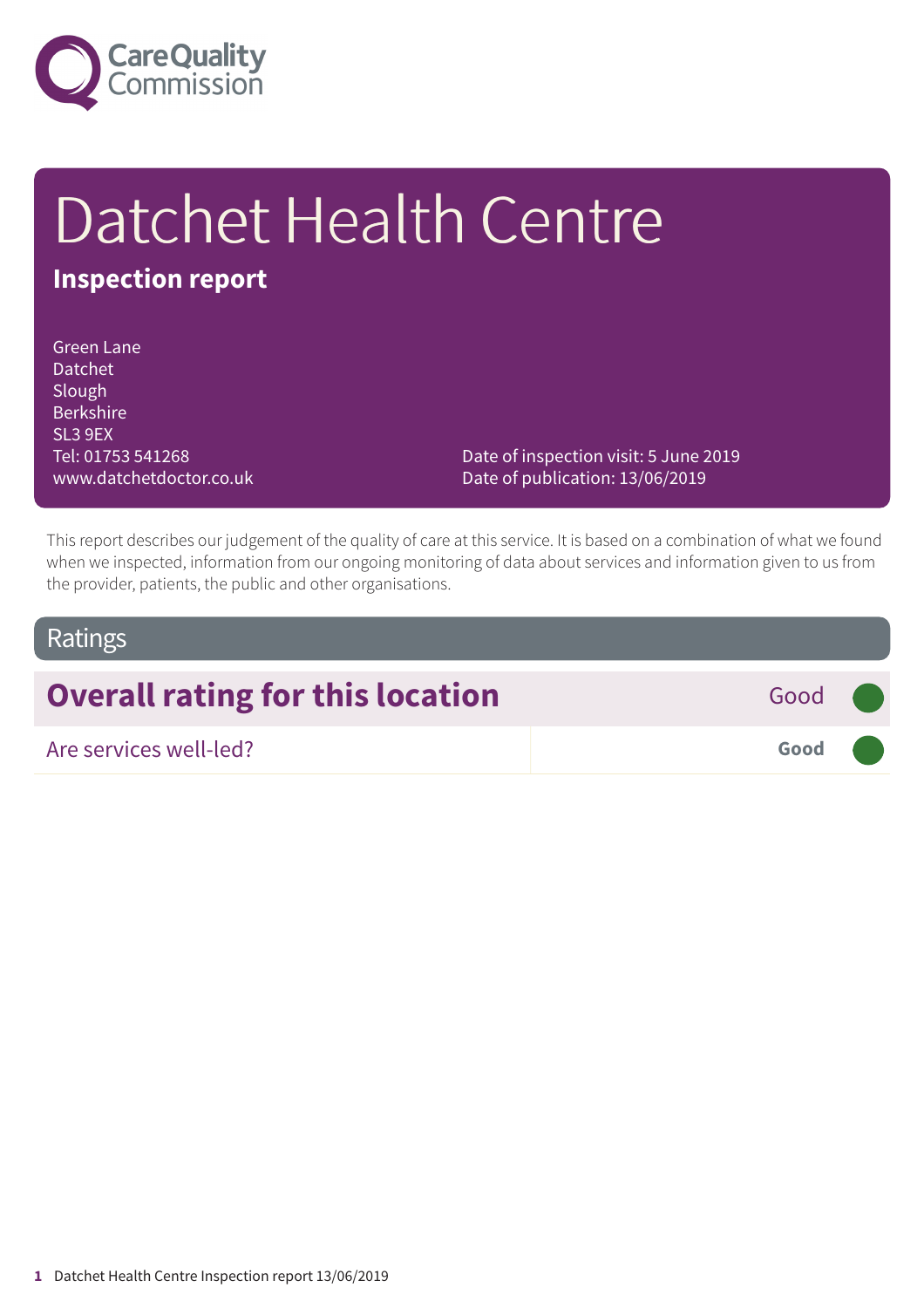# Overall summary

We carried out an announced focused inspection of **Datchet Health Centre** on **5 June 2019** to follow up on a breach of regulation found during a comprehensive inspection in May 2018.

Prior to this inspection we carried out an annual regulatory review (ARR) to determine if there had been any significant changes in the quality of patient care since the last inspection. The ARR identified no concerns or changes in quality and we therefore made the decision to follow up on the breach of regulation only at this inspection

This inspection looked at the following key question:

• Well Led

To make our judgement we spoke with the deputy practice manager, two members of the reception and administration team and reviewed documents relating to the governance of the service.

#### **We have rated this practice as good for providing Well led services.**

We found that:

- Governance arrangements had been reviewed to ensure staff training was effectively monitored and staff remained up to date with essential training.
- The practice had reviewed fire safety risks and carried out a fire drill in January 2019. There was a programme of future fire drills planned.
- The practice had reviewed their complaints processes to identify where there were gaps in acknowledgement timescales and escalation to external stakeholders.
- The health status of new staff had been reviewed to identify any reasonable adjustments.

#### **Details of our findings and the evidence supporting our ratings are set out in the evidence tables.**

#### **Dr Rosie Benneyworth** BM BS BMedSci MRCGP

Chief Inspector of Primary Medical Services and Integrated Care